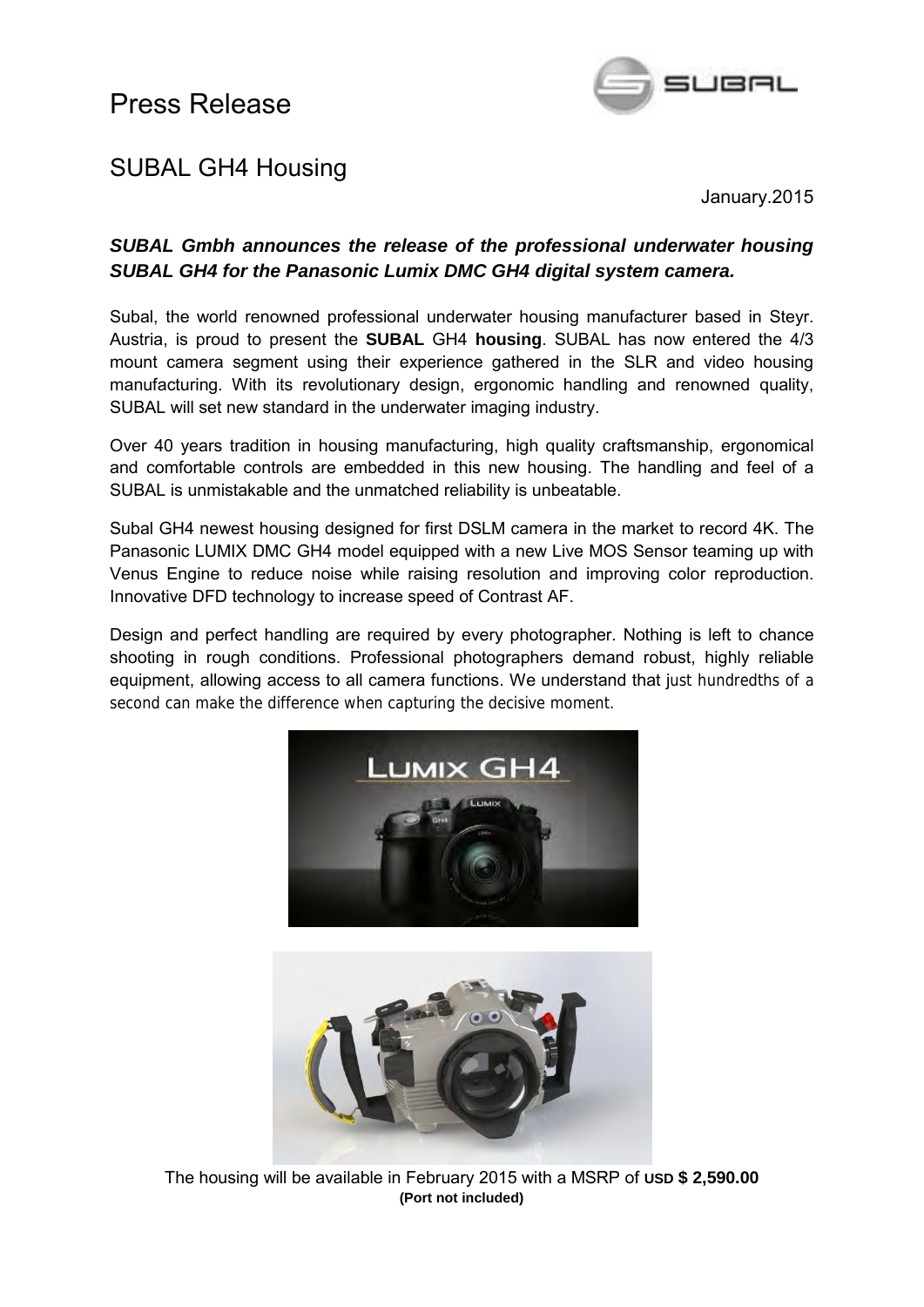

### *European Craftsmanship*

SUBAL incorporates decades of experience and technology, pushing the boundaries further in the underwater housing industry. Innovation and design have crystallized in SUBAL's creating the most ergonomic housing for the GH4 camera in the market.

### *Features and Control with handling in mind*

The ease of operation and superior construction features and reliability of SUBAL underwater housing, form part of our tradition and engineering DNA. We provide innovative solutions that achieve maximum user-friendliness and comfort. All functions of the camera can be operated. Video function, menu, white balance, ISO, exposure compensation, OK, multi function keys, info, AFL, AEL among others.



Designed with handling in mind. Subal engineering team play a key role, taken in consideration the ergonomics and perfect arrangement of the Panasonic GH4 controls and functions, to allow the photographer easy operation and access to all photo and video functions while holding the camera.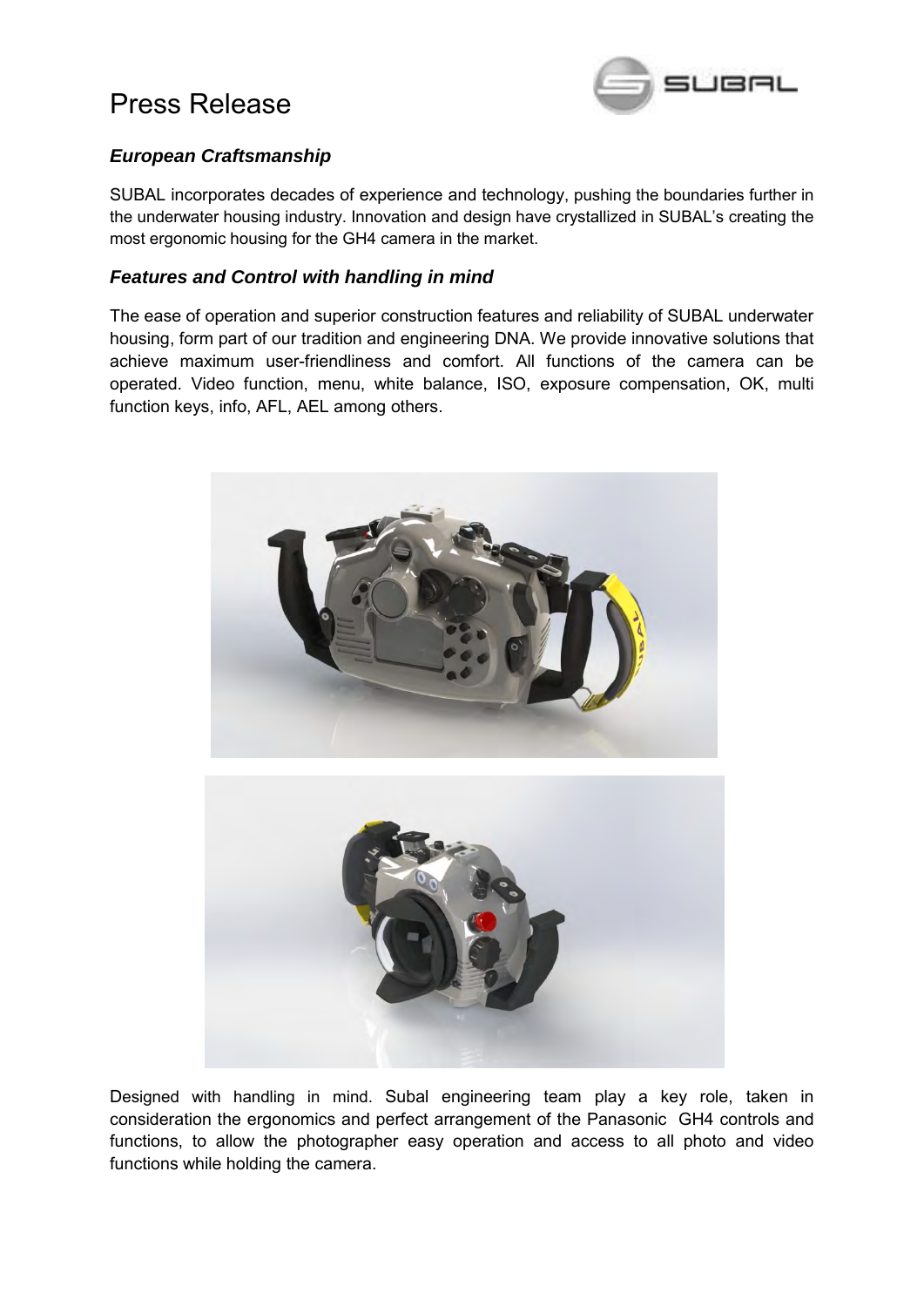

### *Technical Specifications*

The SUBAL GH4 housing is produced from a solid block of high grade-seawater-resistant aluminum. The housing is anodized, and put through a chemical hardening process. Subal is the only underwater housing manufacturer to use this patented, hard-coat anodizing. A 3 layer powder-coating is added, giving the SUBAL housing an elegant finish and further protecting it from the environment. All shafts, screws are made of high-alloy chrome-nickel steel, to extend operational lifetime. The advanced manufacturing process and high-grade materials ensure that your investment will last a lifetime. The housing, like every other Subal housing, is equipped with the **SUBAL Quick Lock** closure system for maximum safety.

#### **Controls**

- Designed for professional underwater use
- Access to all camera and video functions
- Equipped with led indicator and acoustic sound leak alarm
- Standard Viewfinder
- Two fiber optic connectors
- One pc pin connector with optional N5, Ikelite and S6 connector

### **SUBAL GH4**



### **Viewfinder**

SUBAL supplies a standard viewfinder to support the GH4 housing.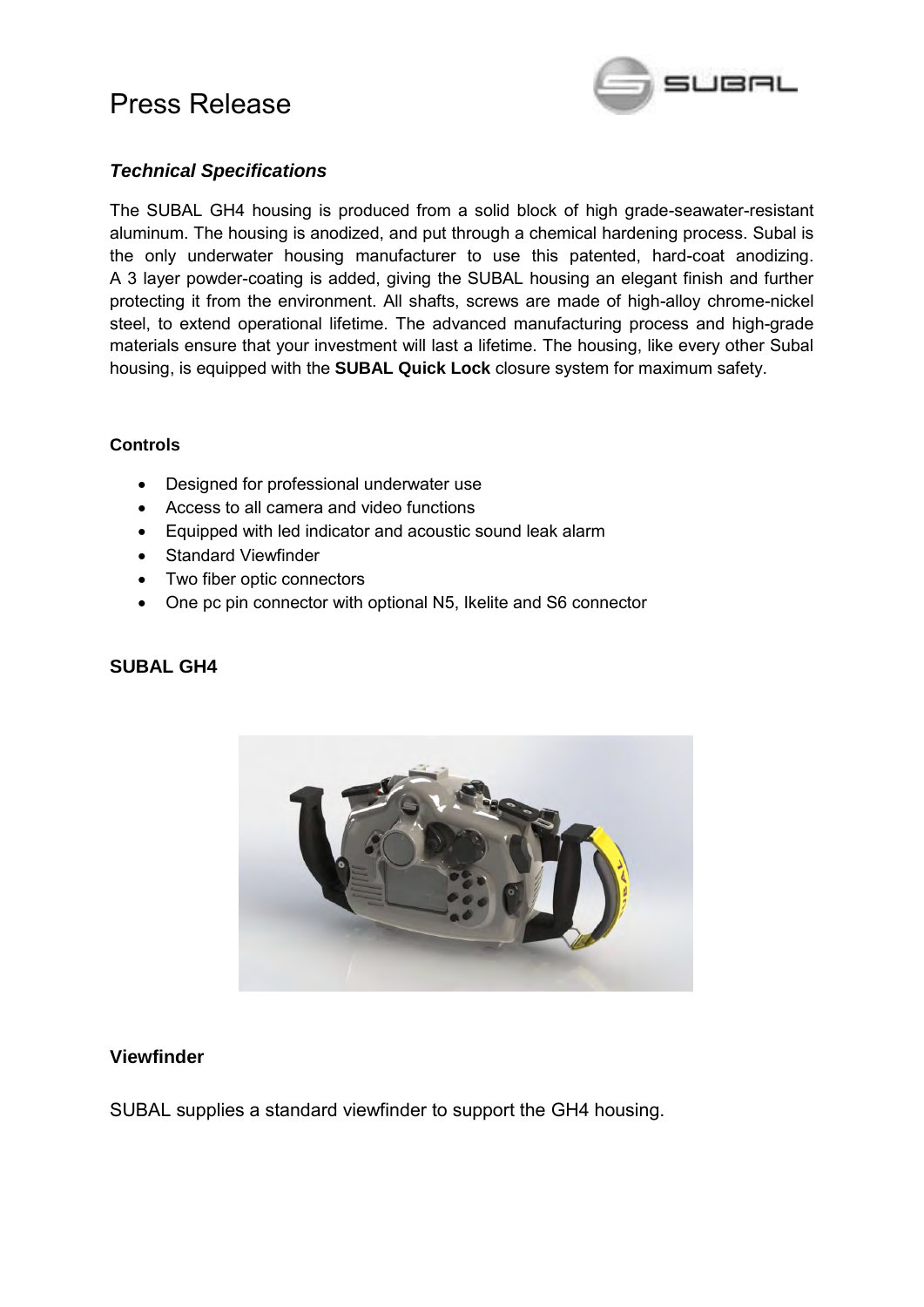

### **Strobe Options**

Two fiber optic ports are available to fire flashes from the Inon Z-240, S-2000 or Sea & Sea YS-D1 and YS-01. Optional one pc pin connector available on request for Nikonos V, Ikelite and S6.

### **Optional accessories for the GH4:**

- Extensive line of SUBAL dome and flat ports type 3 only with S2/S3 adapter.
- Gears for all major underwater lenses available.
- Full line of mounting accessories: arms systems, strobes, adapter, mount balls are available.

### **Lens Options**

SUBAL evaluates constantly new lenses as they arrive on the market and suggests best options for underwater use. The following lenses from Panasonic and Panasonic can be used. This camera offers an excellent variety of lenses for underwater imaging, from the Panasonic 8mm fisheye to the Panasonic 60mm Macro.

### **Supported Lenses from Panasonic for GH 4 :**

| Panasonic M.Zuiko Digital ED 7-14mm 1:4.0        | Panasonic Lumix G Fisheye 8mm F3.5                      |
|--------------------------------------------------|---------------------------------------------------------|
| Panasonic M.Zuiko Digital ED 9-18mm 1:4.0-5.6    | Panasonic Lumix G Vario 7-14mm F4 ASPH                  |
| Panasonic M.Zuiko Digital ED 11-22mm 1:2.8-3.5   | Panasonic Lumix G X Vario 12-35mm F2.8 ASPH Power OIS   |
| Panasonic M.Zuiko Digital ED 12mm 1:2            | Panasonic Lumix G Vario HD 12-32mm F3.5-5.6 Mega OIS    |
| PanasonicM.Zuiko DigitalED12-40mm1:2.8 PRO       | Panasonic Lumix G Vario 14-42mm F3.5-5.6 ASPH Power OIS |
| Panasonic M.Zuiko DigitalED12-50mm 1:3.5-6.3 EZ  | Panasonic Lumix GVario 14-42mm F3.5-5.6 II ASPHMega OIS |
| Panasonic M.Zuiko Digital 14-42mm 1:3.5-5.6 II R | Panasonic Lumix Leica DG Macro 45 mm Elmarit 1:2,8 ASPH |
| Panasonic M.Zuiko Digital ED 60 mm 1:2,8 Macro   |                                                         |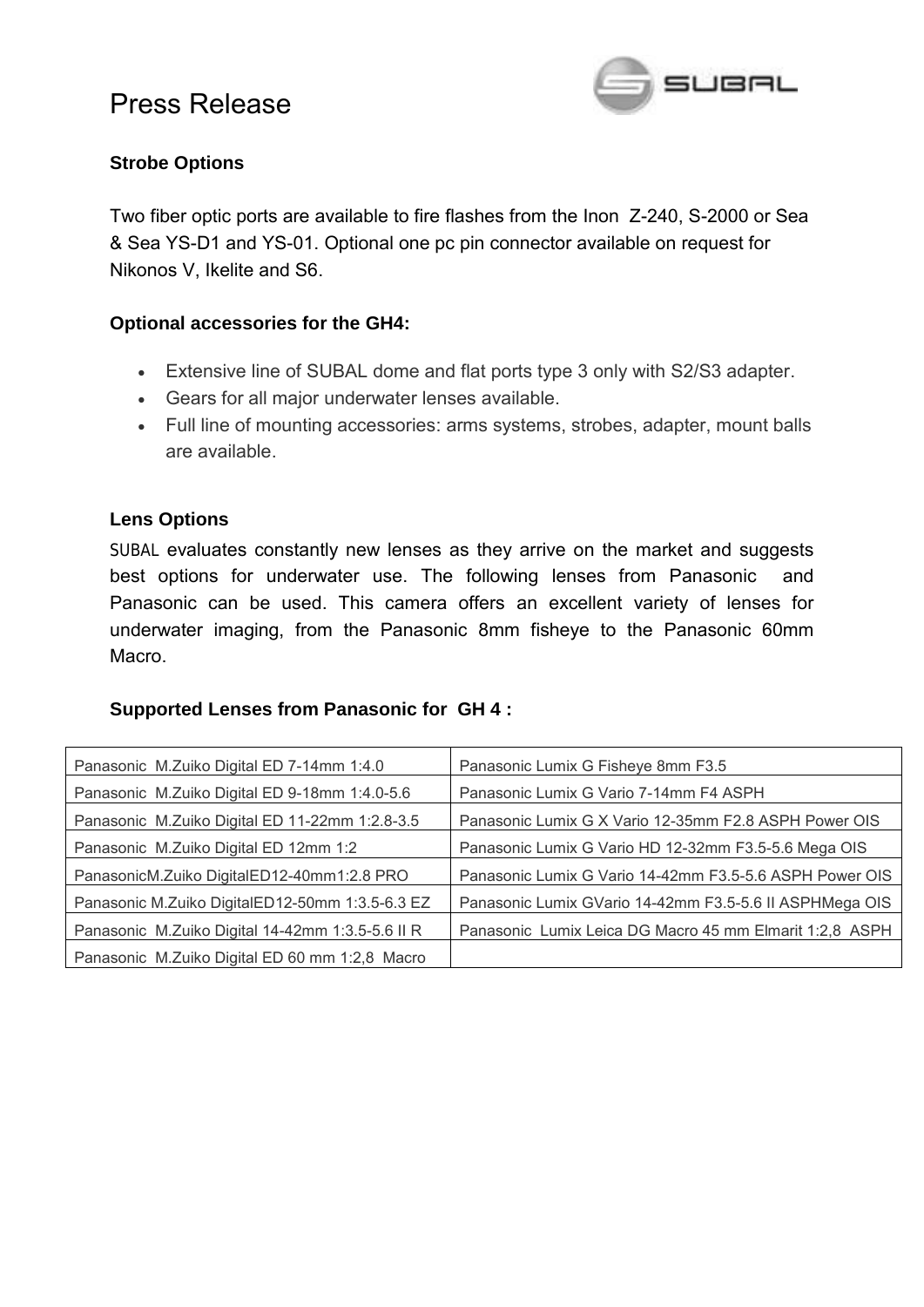

### **Technical Information**

|                      | <b>Description</b>                                                                    |
|----------------------|---------------------------------------------------------------------------------------|
| Housing              | Machined from single block, specially treated, seawater corrosion-resistant,          |
| Construction         | aluminum alloy. Hardness treatment and coated with 3 layers of powder paint.          |
| Design               | Ergonomic placement of all the important controls provides convenient and             |
|                      | comfortable handling of all camera functions.                                         |
| TTL / Strobes        | 2 Sea & Sea or INON fiber optic ports.1 pc pin connector optional Nikonos V,          |
| Options/ Flash       | <b>IKELITE or S6 Socket.</b>                                                          |
| Port Mount Type      | Bayonet type 2. All SUBAL Domes and Flat ports type 3 available with S2/S3<br>adapter |
| Lens Options         | Panasonic lenses starting from the Panasonic 8mm fisheye to the                       |
|                      | Panasonic 60mm macro are supported.                                                   |
| Dome Ports Options   | DP 100/2, DP 100/3, SWB/3 and DP FE/3 with S2/S3 adapter                              |
| Viewfinder Options   | Standard viewfinder supplied. Optional GSV 180°, GSV 45°.                             |
| Leak Alarm           | Standard included with led indicator and acoustic alarm                               |
| Display              | Yes.                                                                                  |
| <b>Dimensions</b>    | Width: 210 Height: 170 Depth 125 mm (w/o port and handles)                            |
| Buoyancy             | All but neutral (depended on port and accessories)                                    |
| Depth Range          | 80 Meters standard version and 120 meters TEC version on request.                     |
| <b>Color Options</b> | SUBAL Standard Color and Black TEC version on request.                                |
| Weight               | 1,9 kg incl. grips (estimated)                                                        |
| Controls             | All functions of the camera can be operated : video function, playback, delete,       |
|                      | menu, white balance, ISO, quality, release, BKT, Flash mode, measuring                |
|                      | method, exposure compensation, OK, multi function keys, info, AF mode, AEL            |
|                      | / AFL function, zoom (manual focus), lens release, lock port among others             |